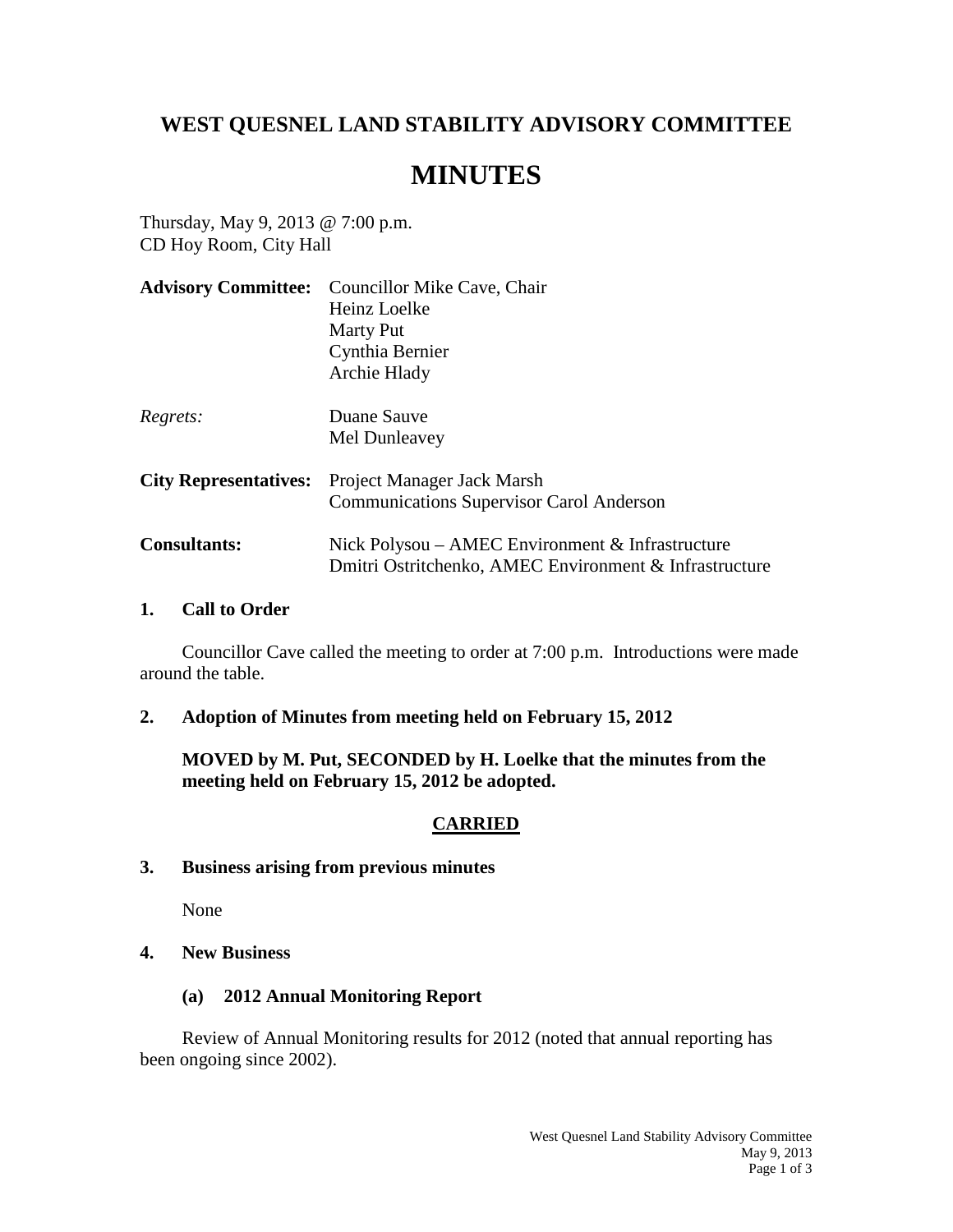#### **(b) 2012 Work Program**

- i. Geotechnical Pumping Well and Horizontal Drain Installations, Data/Instrumentation – N. Polysou reported.
- ii. Storm Drainage J. Marsh reported.
	- Hawk/Stork Storm Drain
	- Connections Contract
	- Electrical Contract
- iii. 2012 Expenditures/2013 Budget Projections

J. Marsh reported that total expenditures to date were \$3,471,027. Work carried over from 2012 to 2013 (not yet completed) totalled \$468,661. The 2013 work program totalled an anticipated \$374,720 alone.

| Total expenses carried over from 2012<br>Work carried over from 2012<br>2013 work plan | \$3,471,027<br>468,661<br>374,720 |
|----------------------------------------------------------------------------------------|-----------------------------------|
| <b>Actual and projected expenditures</b>                                               | 4,314,408                         |
| Less amount of grant funding                                                           | 4,710,000                         |
| <b>Anticipated surplus</b>                                                             | 395,592                           |

## **(c) 2013 Work Plan**

i. Geotechnical - N. Polysou reported on the 2013 geotechnical work plan as follows:

Complete subsurface dewatering program:

- Final commissioning details
- Horizontal drain adjustments/flow measurements
- Pumping well adjustments/flow measurements
- Instrument telemetry/data management/web interface
- Support water quality sampling/environmental assessment
- Analysis and reporting

Ongoing (annual) monitoring:

- GPS surface movement
- Subsurface movement
- Groundwater levels
- Horizontal drain and pumping well flow rates
- Reporting